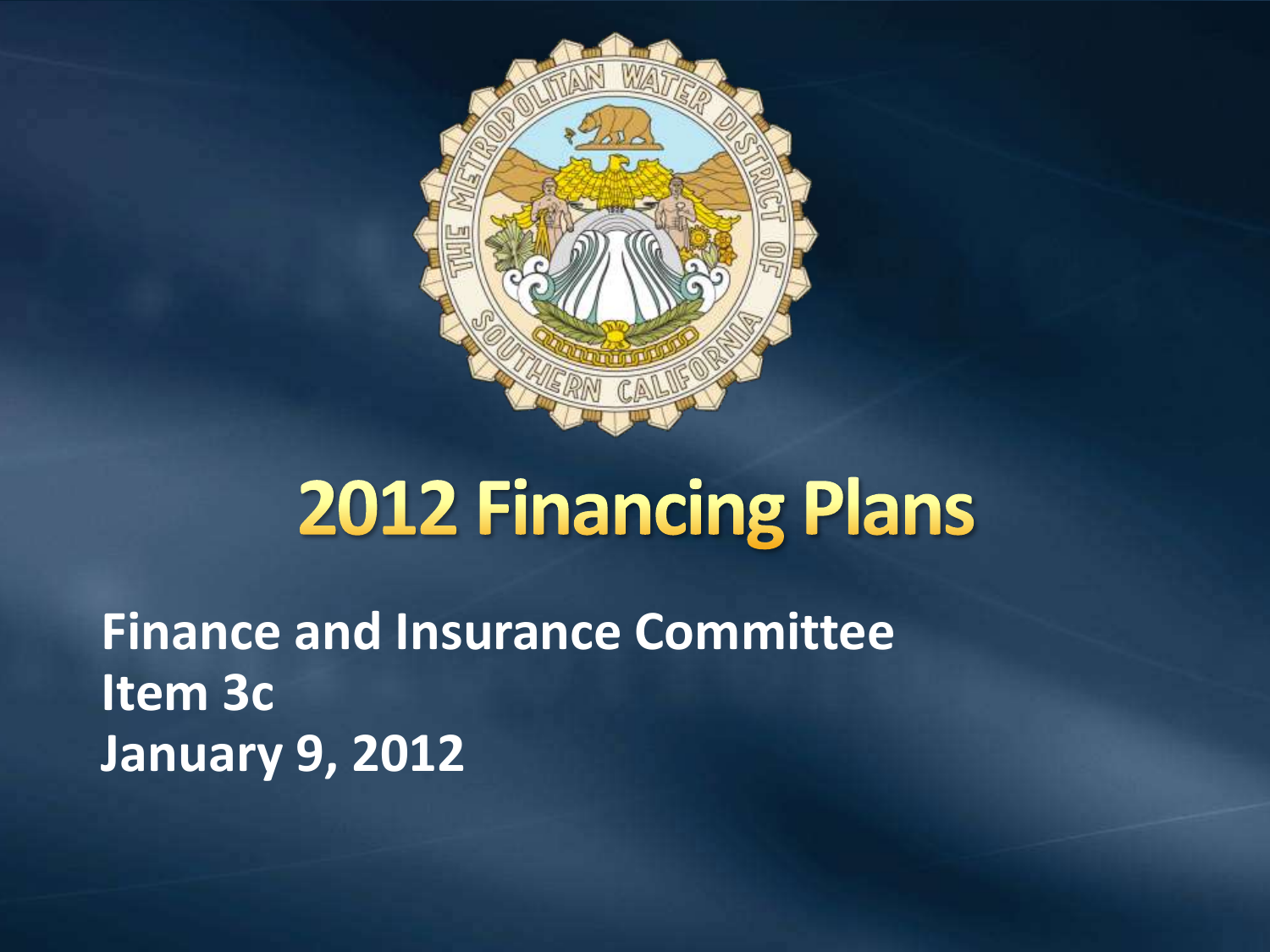**Variable Rate Debt Program Liquidity Facility Expirations SIFMA Index Notes Capital Investment Plan Financing**  $\bullet$ **New Money Requirements Potential Bond Refunding's**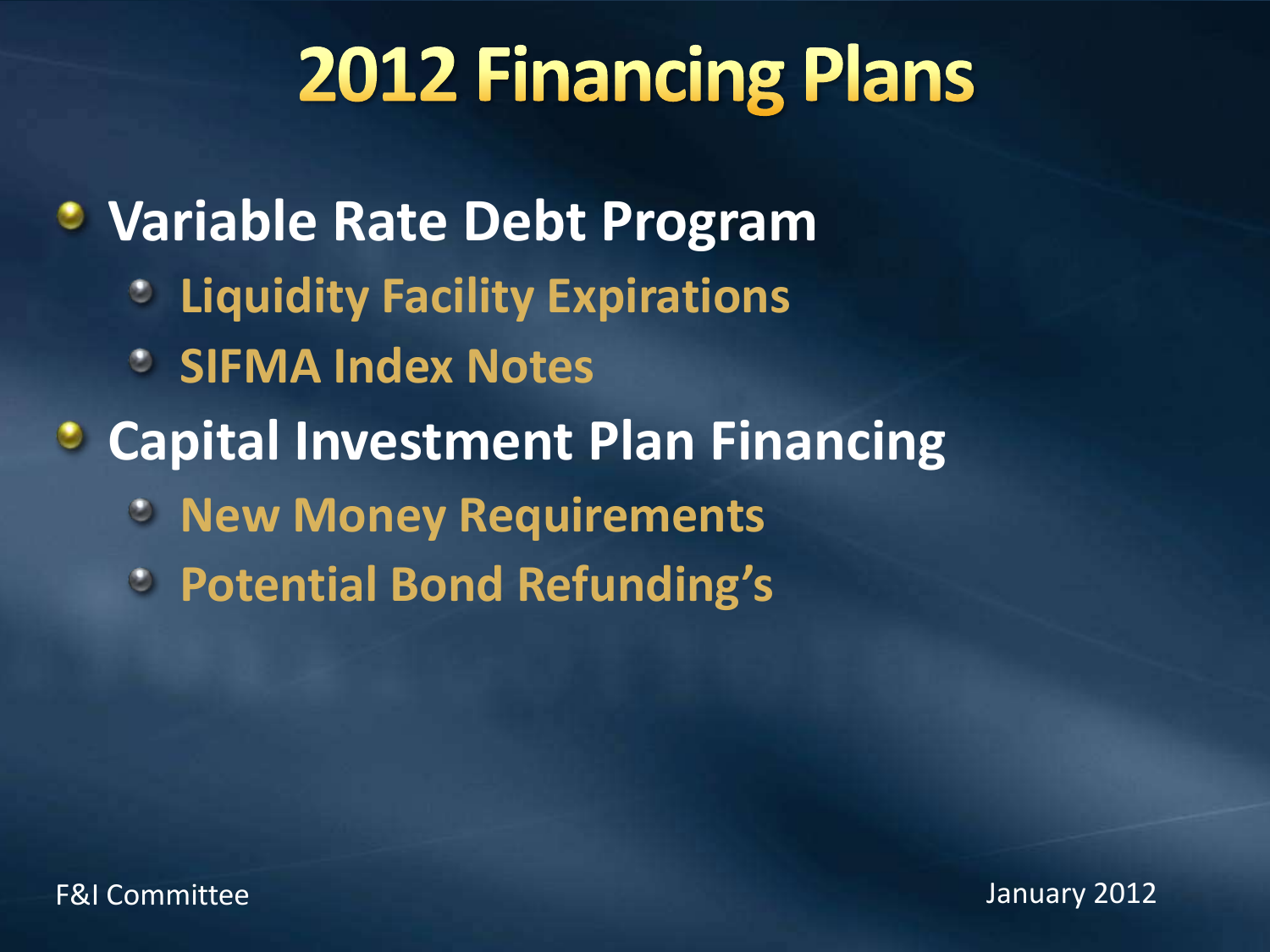#### **Bank Liquidity for Variable Rate Debt**

- **Bank liquidity required to meet "put" feature of variable rate debt**
- **Term usually 2 to 3 years**
	- **Renewal of existing bank facility or new bank facility**
- **Six Facility Expirations in 2012 (\$355M)** 
	- **Process for renewal or new bank facility begins approximately 60 to 90 days prior to expiration**

#### **<sup>2</sup>** Current market favorable

- **Recent trends indicate generally favorable pricing and bank interest for issuers with strong credit ratings**
	- **Do not anticipate difficulty in either renewing existing facilities**   $\bullet$ **or executing new facilities**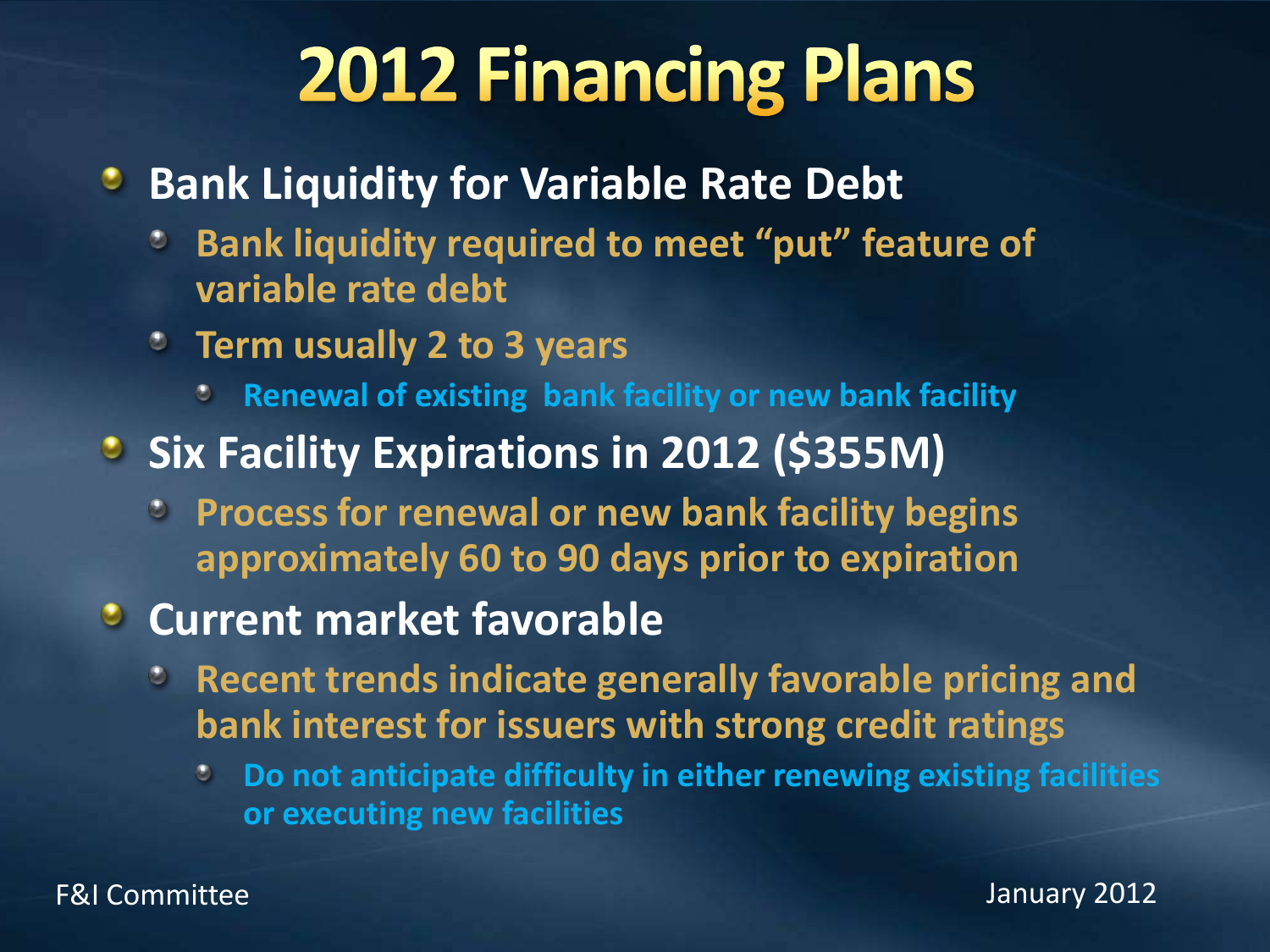### **• SIFMA Index Notes: \$437 million**

- **Alternative variable rate product**  $\bullet$
- **No Put Feature**  $\circ$
- **No Liquidity Support Required** O
- **Scheduled Mandatory Tender**
- **Call Feature: six month's prior to scheduled**   $\bullet$ **mandatory tender**
- **Six series of notes: Four re-pricing's scheduled**
- **Managing timing and term of re-pricing's**  $\bullet$
- **Cost-Effective Variable Rate Product**  $\bullet$ 
	- **Four Successful Re-Pricing's to date**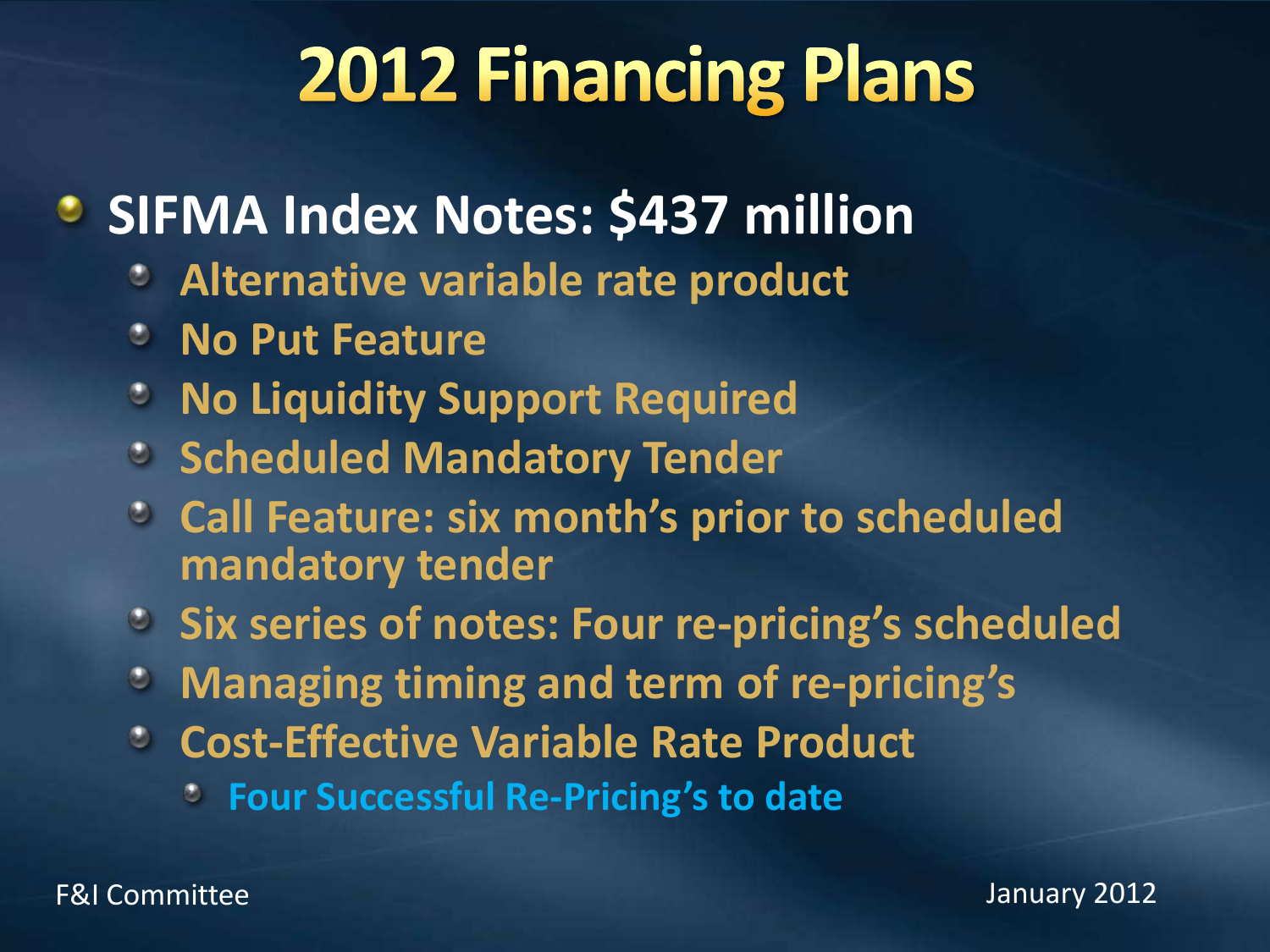**Board Approval for New Money Financings** ٠

- **Current authorization expires August 2012**  $\bullet$
- **Funding Requirements of CIP**  $\bullet$
- **Adopt New Money Bond Resolution**  $\bullet$
- **Approve Appropriation for Costs of Issuance**
- **Subordinate Resolution for Commercial Paper**
- **<sup>3</sup> Other Potential Financing Opportunities** 
	- **Water Revenue Bond Refundings** O
	- ۵ **Interest Rate Swap Transactions**